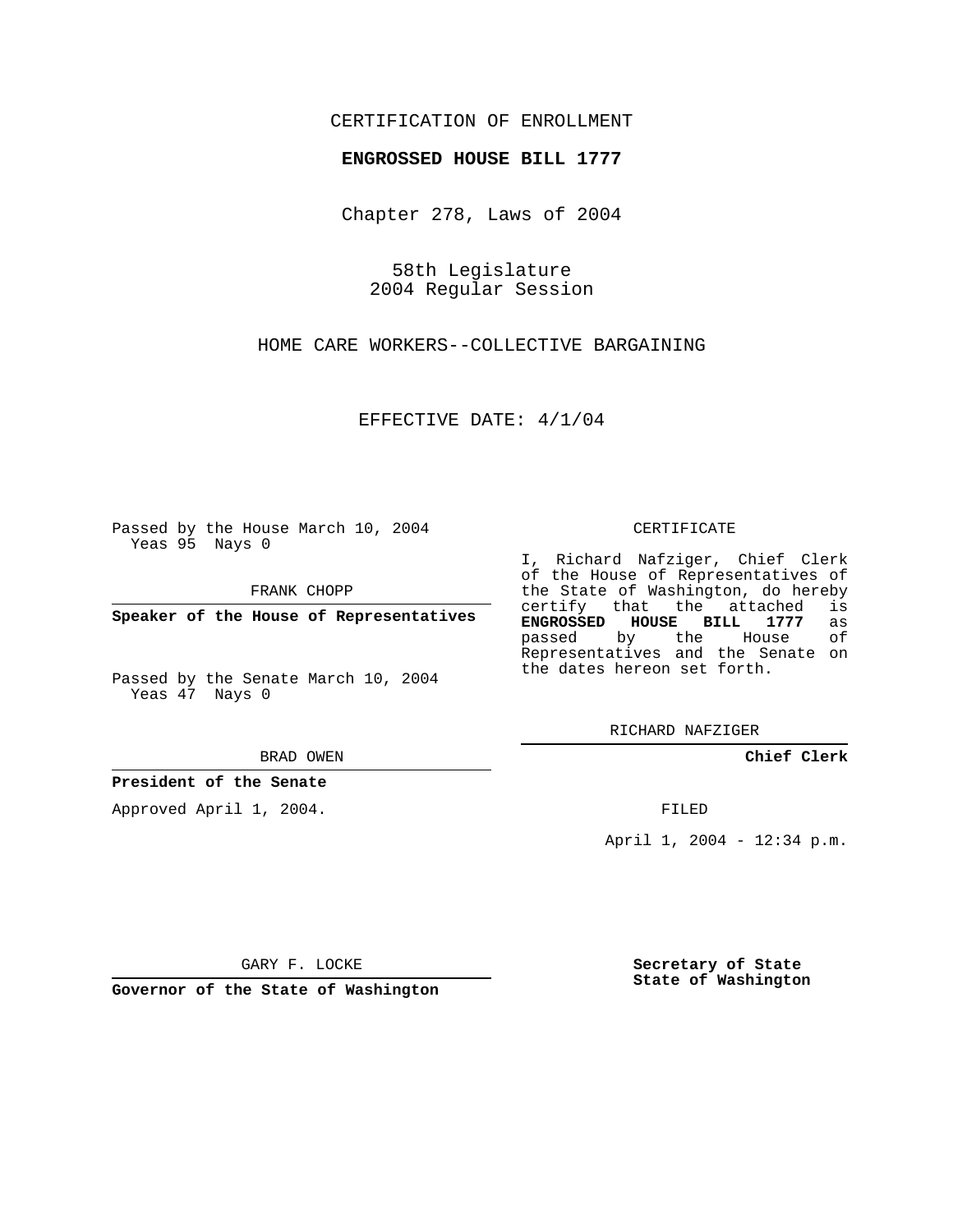# **ENGROSSED HOUSE BILL 1777** \_\_\_\_\_\_\_\_\_\_\_\_\_\_\_\_\_\_\_\_\_\_\_\_\_\_\_\_\_\_\_\_\_\_\_\_\_\_\_\_\_\_\_\_\_

\_\_\_\_\_\_\_\_\_\_\_\_\_\_\_\_\_\_\_\_\_\_\_\_\_\_\_\_\_\_\_\_\_\_\_\_\_\_\_\_\_\_\_\_\_

## AS AMENDED BY THE SENATE

Passed Legislature - 2004 Regular Session

## **State of Washington 58th Legislature 2003 Regular Session**

**By** Representatives Morrell, DeBolt, Cody, Benson, Sullivan, Woods, Pettigrew, McDonald, Wallace, Priest, Simpson, Roach, Grant, Hinkle, Santos, Jarrett, Hunt, Blake, Dunshee, Conway, Kirby, Hankins, Clibborn, Linville, Kagi, Kessler, Kenney, Schual-Berke, Darneille, Rockefeller, Wood, Lovick, Campbell, McDermott and Hudgins

Read first time 02/10/2003. Referred to Committee on Appropriations.

 AN ACT Relating to implementing the collective bargaining agreement between the home care quality authority and individual home care providers; creating a new section; making appropriations; and declaring an emergency.

5 BE IT ENACTED BY THE LEGISLATURE OF THE STATE OF WASHINGTON:

 NEW SECTION. **Sec. 1.** (1) The legislature finds that the voters of the state expressed their support for home-based long-term care services through their approval of Initiative Measure No. 775 in 2001. With passage of the initiative, the state has been directed to increase the quality of state-funded long-term care services provided to elderly and disabled persons in their own homes through recruitment and training of in-home individual providers, referral of qualified individual providers to seniors and persons with disabilities seeking a provider, and stabilization of the individual provider work force. The legislature further finds that the quality of care our elders and people with disabilities receive is highly dependent upon the quality and stability of the individual provider work force, and that the demand for the services of these providers will increase as our population ages.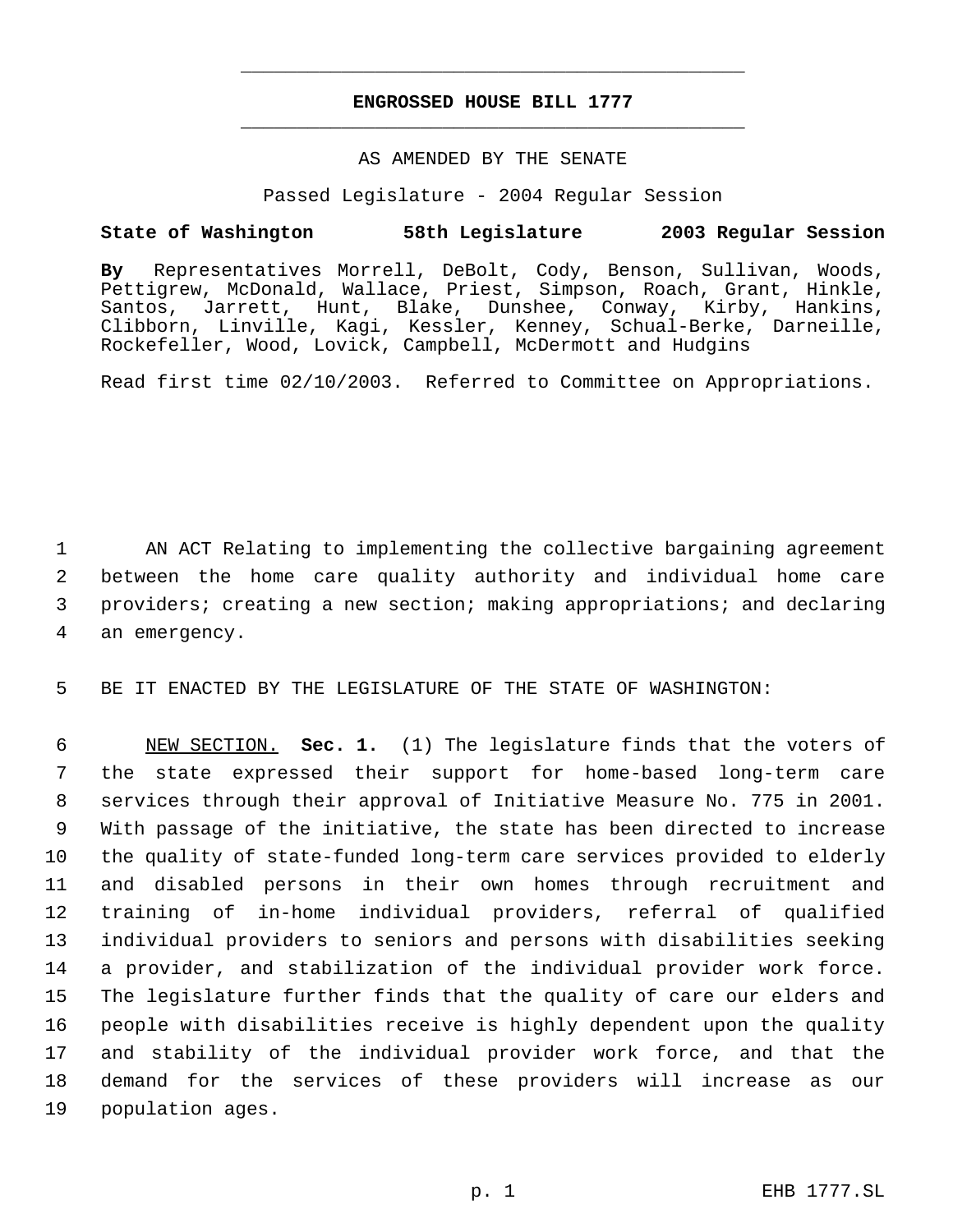(2) The legislature intends to stabilize the state-funded individual provider work force by providing funding to implement the collective bargaining agreement between the home care quality authority and the exclusive bargaining representative of individual providers. The agreement reflects the value and importance of the work done by individual providers to support the needs of elders and people with disabilities in Washington state.

 NEW SECTION. **Sec. 2.** The sum of one hundred forty-five thousand dollars, or as much thereof as may be necessary, is appropriated from the general fund--state for the fiscal year ending June 30, 2005, and the sum of one hundred forty-five thousand dollars, or as much thereof as may be necessary, is appropriated from the general fund--federal for the biennium ending June 30, 2005, to the children and family services program of the department of social and health services. The appropriations in this section shall be used solely to implement the compensation-related provisions of the collective bargaining agreement between the home care quality authority and the exclusive bargaining representative of the individual providers of home care services. The appropriations in this section shall be reduced by any amounts appropriated by the 2004 legislature for this purpose in separate legislation enacted prior to June 30, 2004.

 NEW SECTION. **Sec. 3.** The sum of eight million ninety-six thousand dollars, or as much thereof as may be necessary, is appropriated from the general fund--state for the fiscal year ending June 30, 2005, and the sum of seven million five hundred thirty-one thousand dollars, or as much thereof as may be necessary, is appropriated from the general fund--federal for the biennium ending June 30, 2005, to the developmental disabilities program of the department of social and health services. The appropriations in this section shall be used solely to implement the compensation-related provisions of the collective bargaining agreement between the home care quality authority and the exclusive bargaining representative of the individual providers of home care services. The appropriations in this section shall be reduced by any amounts appropriated by the 2004 legislature for this purpose in separate legislation enacted prior to June 30, 2004.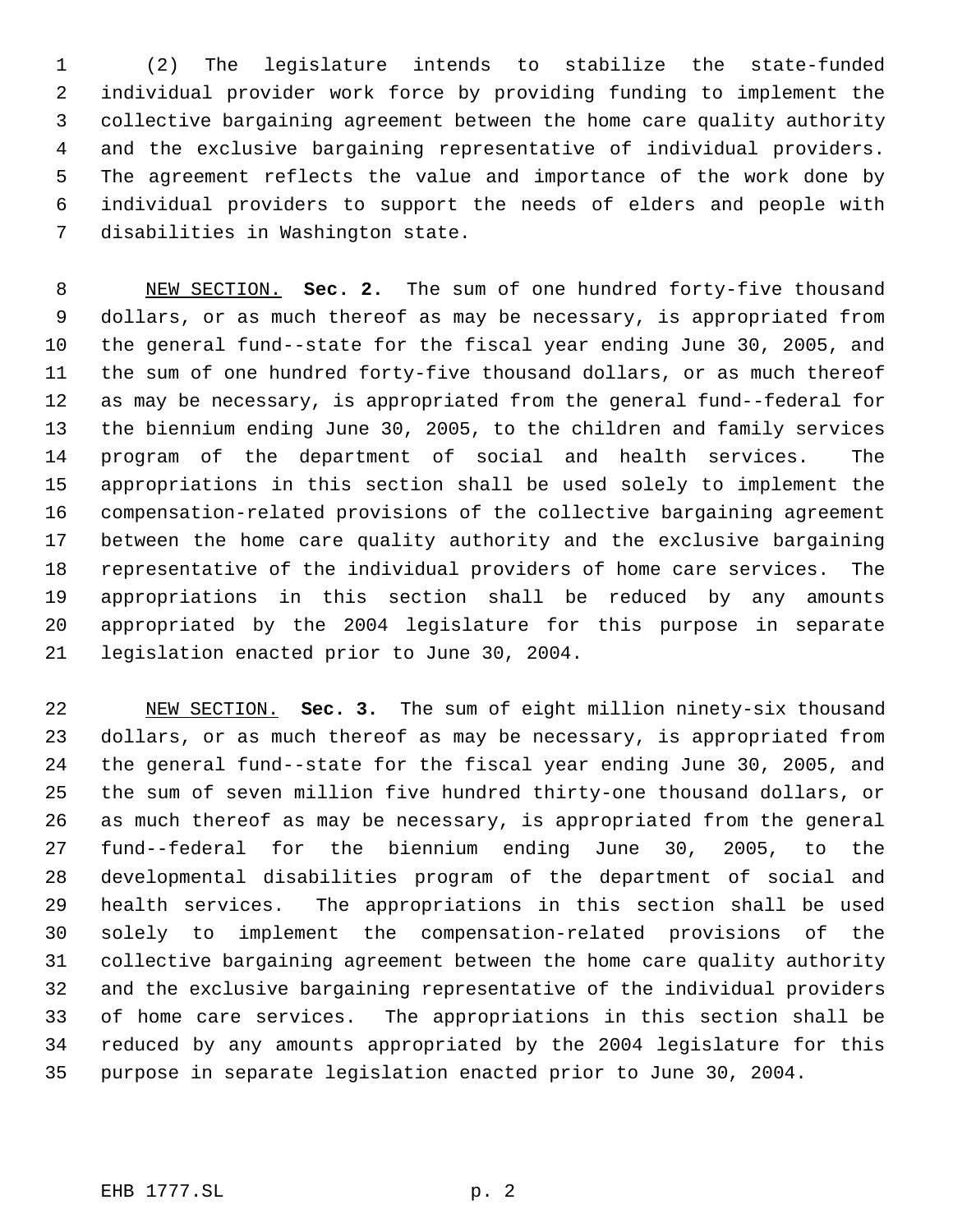NEW SECTION. **Sec. 4.** The sum of fourteen million two hundred seventy-nine thousand dollars, or as much thereof as may be necessary, is appropriated from the general fund--state for the fiscal year ending June 30, 2005, and the sum of fourteen million one hundred seventy-one thousand dollars, or as much thereof as may be necessary, is appropriated from the general fund--federal for the biennium ending June 30, 2005, to the aging and adult services program of the department of social and health services. The appropriations in this section shall be used solely to implement the compensation-related provisions of the collective bargaining agreement between the home care quality authority and the exclusive bargaining representative of the individual providers of home care services. The appropriations in this section shall be reduced by any amounts appropriated by the 2004 legislature for this purpose in separate legislation enacted prior to June 30, 2004.

 NEW SECTION. **Sec. 5.** The sum of ninety-four thousand dollars, or as much thereof as may be necessary, is appropriated from the general fund--state for the fiscal year ending June 30, 2004, and the sum of one million two hundred seventy-six thousand dollars, or as much thereof as may be necessary, is appropriated from the general fund-- state for the fiscal year ending June 30, 2005, to the home care quality authority. The appropriations in this section shall be used solely for administrative and employer relations costs associated with implementing the terms of the collective bargaining agreement between the home care quality authority and the exclusive bargaining representative of the individual providers of home care services. The home care quality authority shall transfer funds from this appropriation to the department of social and health services and to the office of financial management as necessary to achieve the terms of the agreement. The appropriations in this section shall be reduced by any amounts appropriated by the 2004 legislature for this purpose in separate legislation enacted prior to June 30, 2004.

 NEW SECTION. **Sec. 6.** The sum of thirteen thousand dollars, or as much thereof as may be necessary, is appropriated from the general fund--state for the fiscal year ending June 30, 2004, and the sum of fifty-two thousand dollars, or as much thereof as may be necessary, is